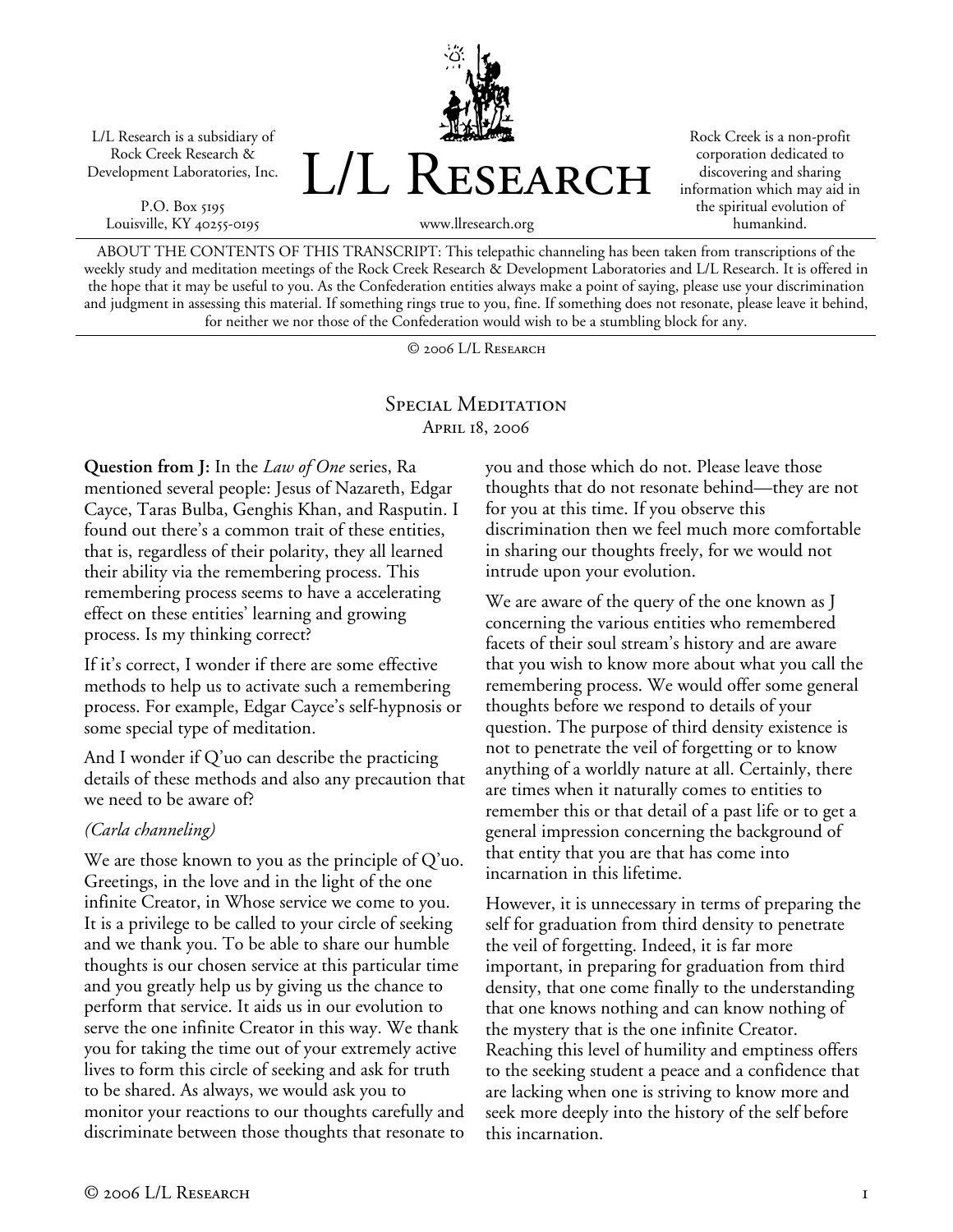The veil of forgetting was put into place not in order that it may be penetrated but to set up the conditions for a life in which the choice of polarity and the continuing choices of polarity that follow such an initial choice might be played out without any possibility of proof. The choice of service-to-self or service-to-others polarity is intended to be made against the backdrop of unknowing so that one must literally take a leap of faith in order to choose how to respond to the catalyst of everyday life. In each situation where there is a decision to be made that has ethical overtones, the whole point of that veil of forgetting is to clear the canvas of any paint except that which you wish to apply in the present moment. Your choices, then, are made very cleanly—not because you feel there was karma from this or that previous lifetime or because of any other fact that you feel that you have come to know but because, by faith, you wish to choose your manner of being in a way that expresses your heart's desire.

Therefore, while we are glad to speak with you concerning ways to penetrate the veil of forgetting, we do so with a careful warning to those who wish to do this. That warning is that that which you know or feel that you know about the larger picture of your soul's history and its business within this incarnation creates a heavy responsibility. If you know something, you are responsible for that knowledge. Decisions that you make, then and thereafter, need to be made carefully and with utmost focus upon who you are and why you are in incarnation on planet Earth at this time. Any information you feel that you have gained needs to be carefully remembered and carefully applied, for you have gained in responsibility.

We call to this instrument's mind the story of Adam and Eve in the Garden of Eden. They were asked not to eat the tree of the knowledge of good and evil. They chose to ignore this request and to eat this fruit. Their eyes were opened to issues about which they had been blessedly unaware of previous to the eating of the fruit of this tree. They became aware that they were in a natural state but that they were not simple beings, free and innocent like the animals and plants—they were entities with an awareness of ethics, morality, good and evil, as the story goes.

They immediately began judging themselves; they decided that their natural, naked state was not acceptable. Modesty was born, repression was born, they became responsible for the knowledge that they had acquired. It is a heavy burden to have knowledge and it is not necessary to have this kind of knowledge in order to make the choice of service to others or service to self and to persevere in continuing to maintain that choice and that focus throughout the remainder of incarnation, thereby gaining polarity sufficient to graduate from third density.

Further, in general we would suggest as a focus for gaining information of a certain type that is helpful within incarnation, we would suggest that a more skillful focus for gaining information is an attempt to get in touch with your guidance system. We have in other sessions discussed in some detail methods for doing this and would refer the one known as J to the information contained in such sessions.

We would now move to a discussion of the details of ways to get in touch with more information about the self in previous incarnations. There are two basic ways which you may find efficacious in getting in touch with the information concerning past incarnations. The first way is organic and slow. Usually it involves simply expressing to the self each day the intention of coming—we correct this instrument—of becoming more aware of the experiences that have occurred to the self in other parts of the soul stream before and after this incarnation. It may be helpful to express this intention by looking at the self in the mirror. You may look into the eyes or you may simply look out of focus at the face. Either technique is efficacious for some entities. You may indeed find the image of your face in the mirror beginning to change into different faces as you gaze into that mirror for some time—we would suggest five of your minutes as the appropriate cutoff point; certainly between thirty seconds and five minutes at a time is enough intensity for you to experience at any one time. We would not suggest doing this more often than once a day. Such work as this may seem slight; however, it is substantive and powerful. When you harness your will and focus it, you are a person of magic and power and that which you desire will come to you.

If you desire to work with this information in a quicker way, the second technique would appeal to you. That technique involves using a professional and highly trained hypnotherapist. The technique involved is to ask the hypnotherapist to take you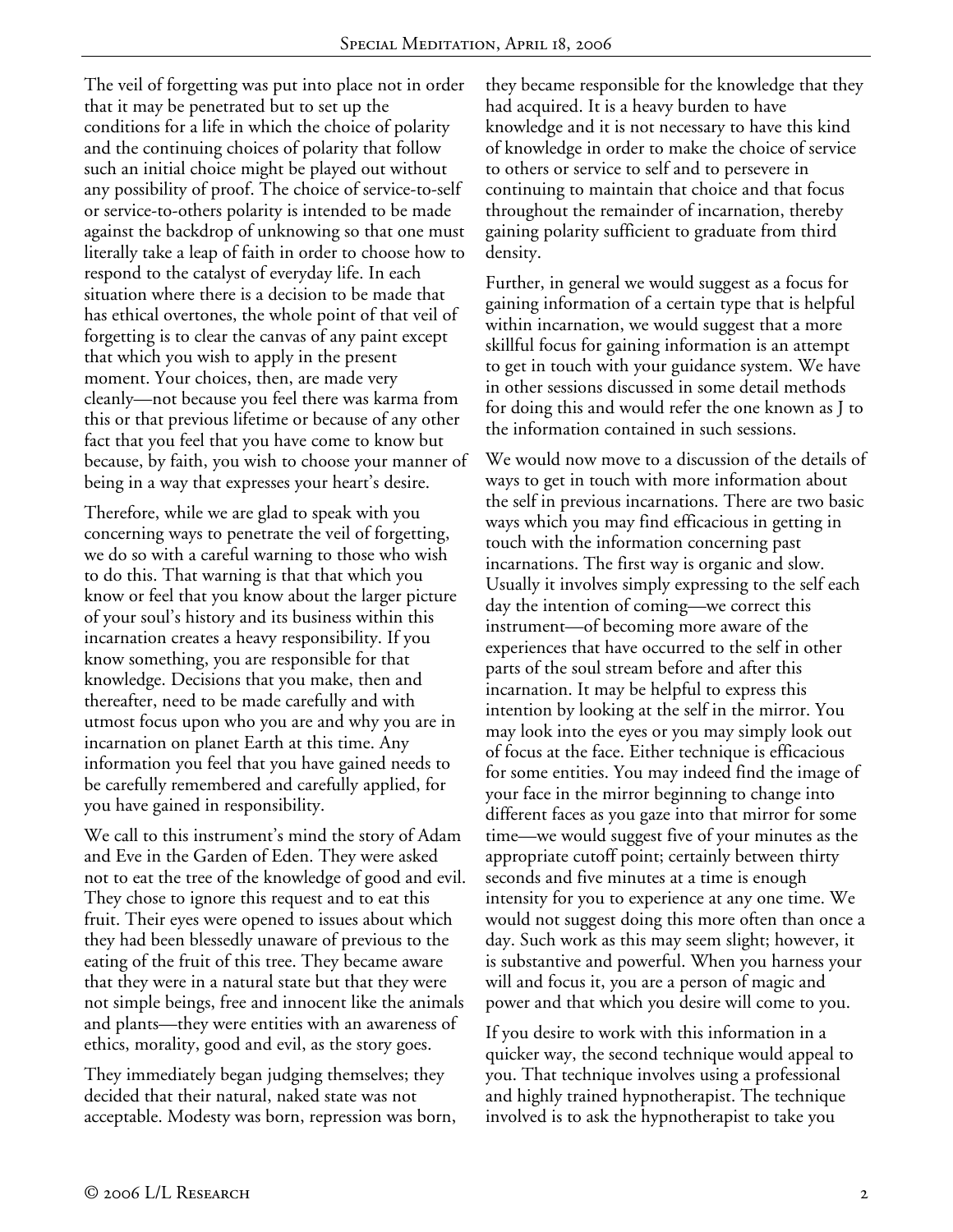back, once the hypnotic state has been achieved, beyond birth so that you are not in this incarnation nor are you in any other incarnation. You will have instructed the hypnotherapist to ask you to make contact with your higher self. You will also have offered to they hypnotherapist the question that you wish to ask your higher self. The hypnotherapist may then ask those questions that you would wish to explore and the higher self, then, will respond through you to the question that the hypnotherapist is asking on your behalf. Since you as a person may well find it very difficult to recall what your higher self is saying speaking through you, it is well, if you pursue this avenue of investigation, to use a tape recorder or a CD recorder so that you have a record of that which was said.

Your remaining query had to do with the dangers that might possibly be involved in penetrating the veil of forgetting. We believe that we have expressed a sufficient degree of caution concerning this avenue of exploration. It is entirely up to you as to whether you wish to move forward with this investigation. Certainly it is fascinating to discover details of past lives and to muse and ponder upon the information that you have gained. There are times that spontaneous information will come to you—we correct this instrument—there are times when such information will come to you spontaneously. When it comes to [you] spontaneously and organically, it is part of the flow of your natural process of spiritual evolution. It is an indication that your higher self feels that you are capable of being responsible for this information and putting it to excellent use.

If you persist in speeding up the process of penetrating the veil of forgetting, please recall that you need to be very careful to use such information in a spiritually mature way, not judging yourself or spinning tales [of] adhering karma and dire consequences. We ask that you refrain from moving through such judgmental patters. Look at the information that you may have gained as a kind of story that will help you to have a larger and a more informed point of view and remember that it is not what you know that is important but how you respond to the present moment. This incarnation of yours, my brother, is not about acquiring information or wisdom, it is about opening your heart and becoming able to share and carry the maximum amount of light and love as it flows from the Creator to the Earth and through y our physical

and metaphysical bodies. If you can open your heart in this moment, you are doing the maximum amount that you can do to serve the Creator and the creation.

May we ask if there is another query at this time? We are those of Q'uo.

**J:** When one activates his remembering process, does he accomplish via experiencing some things or is he guided by higher beings in the time/space?

We are those of Q'uo, and are aware of your query, my brother. There is always guidance coming into your aura, my brother, from what you would call higher beings. Your guidance system is always with you and many entities other than your higher self are attracted to those who are seeking and attempting to experience the truth as they understand it. This kind of metaphysical activity alerts many entities within what this instrument calls the unseen realm or plane of existence. You have within your aura, shall we say, many helpers waiting to be asked for help. It is truly written, "Ask and you shall be answered; knock and the door shall be opened; seek and you shall find".

Information cannot flow to you unless you open the door to it by asking for it. When you do not know that for which you should ask, simply ask for that which your higher self sees fit to share with you in the present moment. We encourage you to ask for this help before you arrive each day, and during the day when you have a moment to reflect, ask again that the spirit may speak to you. When you ask, you open the door to the potential of the present moment and spirit will find many ways to give you hints and inklings. Watch for repetitive numbers. When you see them, ask yourself what were you thinking? Whatever you were thinking at that moment, it would be helpful for you to move further with, to seek more deeply and more profoundly.

Watch for curious coincidences. This also is an invitation that the thought that you were thinking when the coincidence occurred is worth exploring more deeply. Or, if it is indeed a repeating thought that is the coincidence, examine that thought ever more deeply. Sit with it and see how your deeper self responds too.

In terms of the experience of discovering more about your soul stream's history, it is not the activity of higher beings, precisely, that is involved. If it happens organically and spontaneously, it is the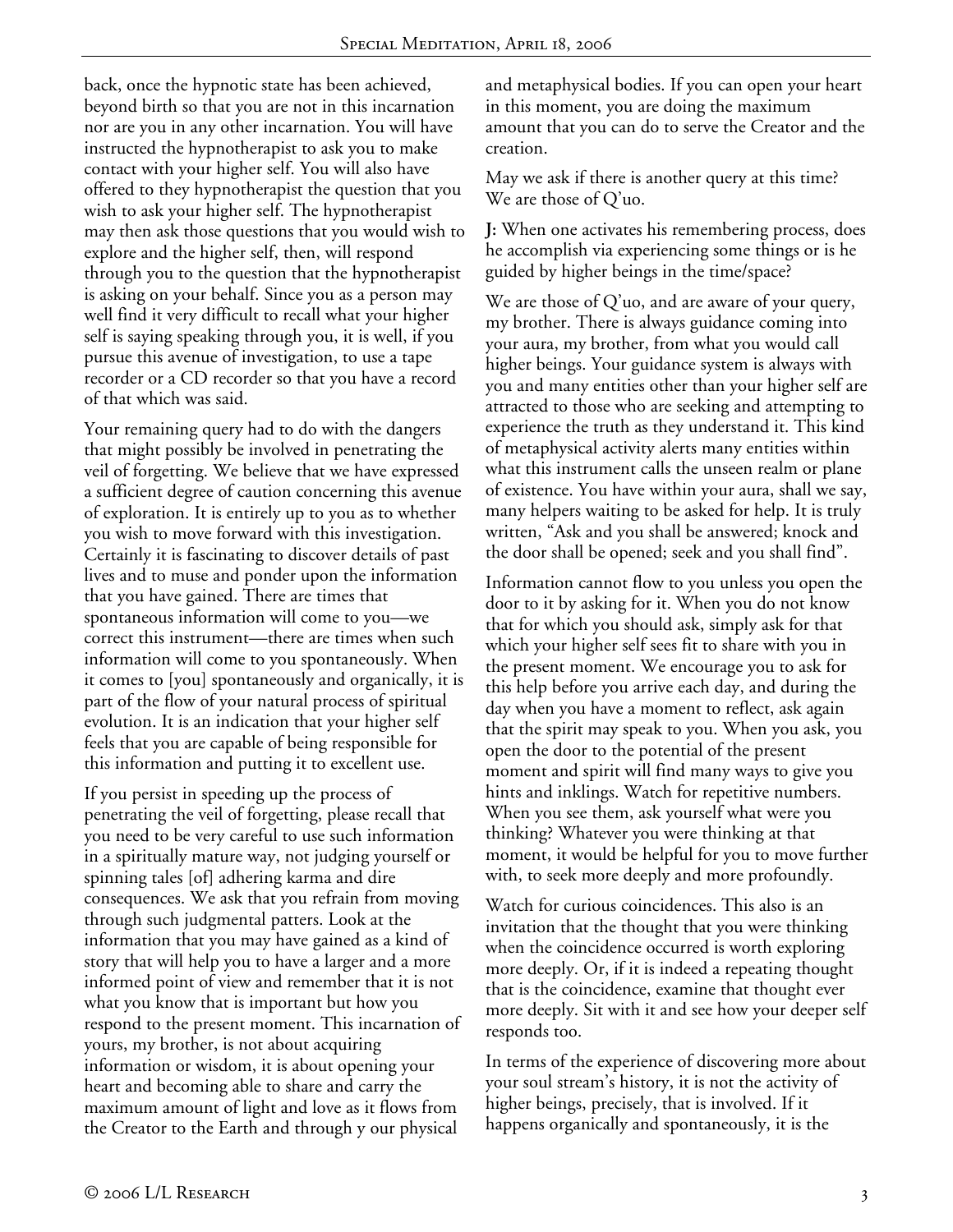action of your higher self, which in concert with that portion of your consciousness that exists between incarnation is responding to the conditions of your being as you meet the present moment. There are times in your life when you become aware of an entirely new level of the self and it is often at such times that your higher self is particularly active in responding to your needs because a great deal is happening at such times. These are usually times when you have been through a dark night of the soul and as you come to the dawning that lights up your life at the end of such a difficult period, many epiphanies and realizations may hit you like waves coming in from the ocean. It is at those times that spontaneous, new information about your larger self and its history may come to you. Otherwise, what you learn about your soul stream's history is likely to be because of your focus, your will, and your desire.

May we ask if there is a further query at this time?

**J:** During the remembering process, would one see some images in his visual screen or inner eyes?

We are those of Q'uo, and are aware of your query. It is usual in cases of the spontaneous penetration of the veil of forgetting that you will come to the information in a non-threatening manner. This usually takes place during the dreaming portion of your sleep. You will have a dream that seems particularly vivid and it will constitute the discovery of the way a previous incarnational experience feels or felt. Within the dream, you are simply in the other incarnation and experiencing life from that point of view.

The characteristic experience of one who is learning through this bleed-through experience of dreaming is that the dream will seem preternatural vivid, colorful and detailed. It is rare that such information streams into the conscious mind while you are awake. Although, certainly under the pressure of a sustained request for such information, it may be that such information will come as in a vision, or in the case of one working with the mirror, seen dimly or with increasing detail in the mirror itself during the experience of looking into the mirror with the eyes out of focus.

May we ask if there is another query at this time?

**J:** What requirements does one need to activate the remembering process? What is the maximum

possible degree of total remembrance that one can achieve?

We are those of Q'uo, and believe that we grasp your query, my brother. The requirements for penetrating the veil of forgetting are a sincere feeling that this is an important piece of information that will help you in your spiritual evolution. If the desire is pointed in the direction of this information, then that activates the process of coming into possession of more information of this type. The maximum degree of penetration of the veil of forgetting is variable. Different entities will be able to bear different percentages of the full weight of the experiences that have been embraced and assimilate by the soul stream.

The density and weight of such information is incredibly great. You, my brother, would find it difficult to believe the amount of information and the kind of information that you have accreted to your soul stream during the very long and busy history of your beingness. You must realize that you have existed since before the planet upon which you now draw breath was created. You are a portion of the Creator Itself. You have experienced all densities within this octave of creation. In the non-local or metaphysical sense, you are even now in all of the densities, accumulating information to yourself to offer up as a gift to the one infinite Creator. Consequently, to know even one percent of your total history would be far too much information for you to bear within incarnation.

May we ask if there is a further query, my brother?

**J:** If one wants to open the gates of intelligent infinity, is it necessary for him to remember all things in his past lives?

We are those of Q'uo, and are aware of your query, my brother. Indeed it is not necessary at all to remember any of the details of your past lives. In order to achieve harvestability within third density, it is necessary only to intend to love and to allow the self to be loved in return. Loving and being loved are the activity that shall open your heart and create in you a cleanliness, a peace, and a power that expresses the love and the light of the one infinite Creator in its truth and its beauty.

We thank the one known as J for these queries and for seeking the truth. We thank all of those in this